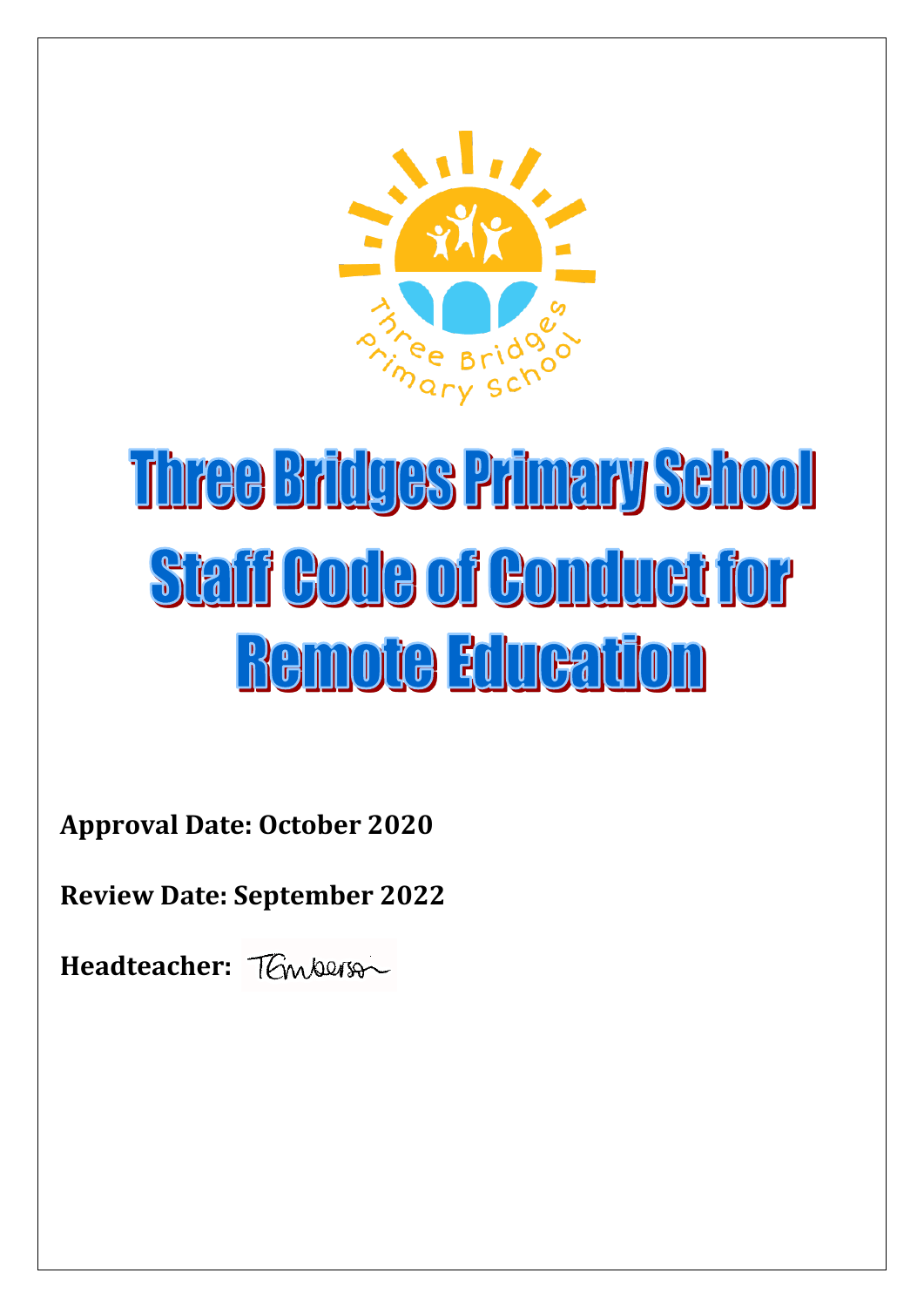## **Staff Code of Conduct for Remote Education**

Based on the guidance for Safer Working Practice document – addendum April 2020

## Underpinning principles

- The welfare of the child is paramount
- Staff should understand their responsibilities to safeguard and promote the welfare of pupils
- Staff are responsible for their own actions and behaviour and should avoid any conduct which would lead any reasonable person to question their motivation and intentions
- Staff should work, and be seen to work, in an open and transparent way
- Staff should acknowledge that deliberately invented/malicious allegations are extremely rare and that all concerns should be reported and recorded
- Staff should discuss and/or take advice promptly from their line manager if they have acted in a way which may give rise to concern
- Staff should apply the same professional standards regardless of culture, disability, gender, language, racial origin, religious belief and sexual orientation
- Staff should not consume or be under the influence of alcohol or any substance, including prescribed medication, which may affect their ability to care for children
- Staff should be aware that breaches of the law and other professional guidelines could result in disciplinary action being taken against them, criminal action and/or other proceedings including barring by the Disclosure & Barring Service (DBS) from working in regulated activity, or for acts of serious misconduct prohibition from teaching by the Teaching Regulation Agency (TRA)
- Staff and managers should continually monitor and review practice to ensure this guidance is followed
- Staff should be aware of and understand their establishment's child protection policy, arrangements for managing allegations against staff, staff behaviour policy, whistle blowing procedure and the procedures of the relevant Multi-agency Partnership (MAP).

Staff should always maintain appropriate professional boundaries, avoid behaviour which could be misinterpreted by others and report any such incident to a senior manager. This is as relevant in the online world as it is in the classroom; staff engaging with pupils and / or parents online have a responsibility to model safe practice at all times.

Expectations of use of technology for online / virtual teaching

- Staff should use school devices and contact pupils only via the pupil school email address / log in or Dojo.
- Staff engaging in online learning should display the same standards of dress and conduct that they would in the real world; they should also role model this to pupils and parents. The following points should be considered:
	- o think about the background; photos, artwork, identifying features, mirrors ideally the backing should be blurred
	- o staff should be in living / communal areas no bedrooms
	- o staff should be fully dressed
	- o filters at a child's home may be set at a threshold which is different to the school
	- $\circ$  resources / videos must be age appropriate the child may not have support immediately to hand at home if they feel distressed or anxious about content
	- $\circ$  avoid one to one situations request that a parent is present in the room for the duration, or ask a colleague or member of SLT to join the session